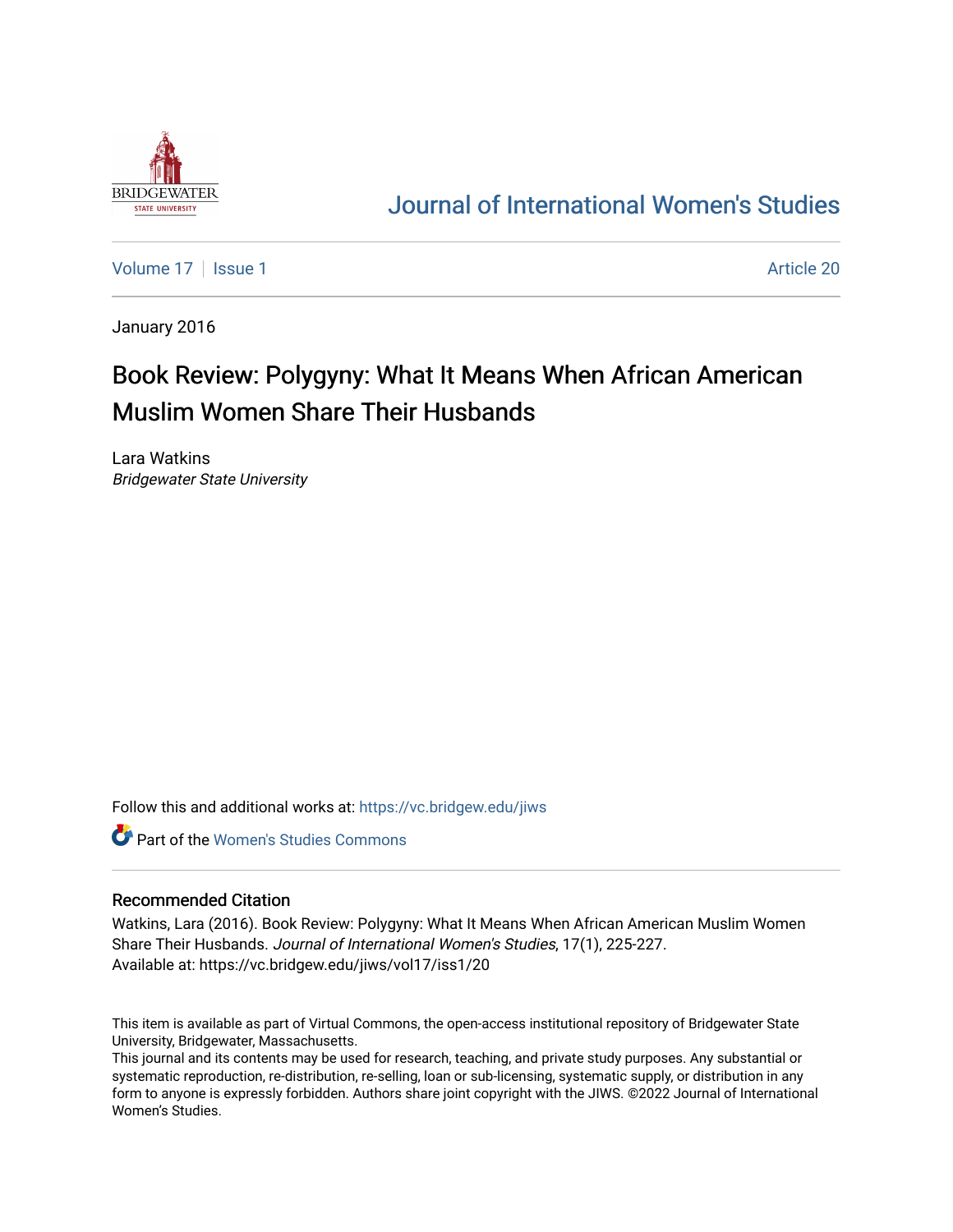#### Watkins: Book Review: Polygyny

This journal and its contents may be used for research, teaching and private study purposes. Any substantial or systematic reproduction, re-distribution, re-selling, loan or sub-licensing, systematic supply or distribution in any form to anyone is expressly forbidden. ©2016 Journal of International Women's Studies.

## *Polygyny: What It Means When African American Muslim Women Share Their Husbands,*  **Debra Majeed, 2015, University Press of Florida: Gainesville. 194 pages Appendices and Index included. \$74.95 hardcover**

## Reviewed by Lara Watkins Bridgewater State University

Why would a woman remain married to someone seeking to be married to another woman? Why would a woman desire to be married to a husband already married to another woman? Is polygyny even permissible according to Islam or civil law? *Polygyny: What It Means When African American Muslim Women Share Their Husbands* by Debra Majeed seeks to accomplish many goals. One of the overarching goals is to highlight the findings of a study seeking to explore the variation and nuances in the lived experiences of African American Muslim women living polygyny. As with any human relationship, those "living polygyny" may experience a range of relationships from relatively harmonious to abusive. Throughout the book, Majeed does not seek to provide a judgment about living polygyny, but rather to "use a small sampling of African American Muslim life to ask readers to rethink their ideas about what constitutes a family as it encourages Muslim women and men to recognize their agency more fully and to be more cognizant of their responsibilities to one another. [Majeed invites] readers on the journey on [which she] embarked, one that compelled [her] to think more critically about gender inequality, gender responsibility, and gender justice in Muslim family life" (p.ix). The work is framed using the insights of ethnography, history, and performance.

 The preface of the book speaks to the academic questions regarding polygyny for African American Muslim women, but also draws the reader in with connections to the personal experiences of the author. Some Muslim leaders tried to persuade Majeed not to write about or research the topic of women's experiences living polygyny. The author embarks upon a controversial and nuanced topic. Much of the first part of the book is devoted to outlining how the work fits into the existing literature. Majeed raises many considerations to address later in the work. She hopes to provide "nuanced portrayals of the lived realities of Muslim women as complex subjects and the multilayered voices of their narratives" (p.6). She suggests that the work will focus on the experiences of women in their own voices, particularly those following Imam W.D. Mohammed. This goal is met, to some degree. Additionally, Majeed aims "to encourage further the thoughtful and important dialogue the imam desired among African American and other Muslims; to dispel myths that a single form of polygyny exists in the United States; to present multiple-wife marriage from the perspectives of Muslim women who react to and live it; and to promote 'authority of experience' as a form of Qur'anically approved liberation that Muslims must utilize if healthy family and community life is to be a permanent fixture" (p.9). The preface and introduction leave the reader ready to hear the actual experiences of women.

 Chapter two is an engaging presentation of the qualitative findings through the juxtaposition of the voices of study participants representing three different trends in marriage types – polygyny of liberation, polygyny of choice, and polygyny of coercion. While the women (and men) did not speak to each other outside the confines of the pages of the book, Majeed uses both interview and secondary data to construct a conversation among individuals representing a

225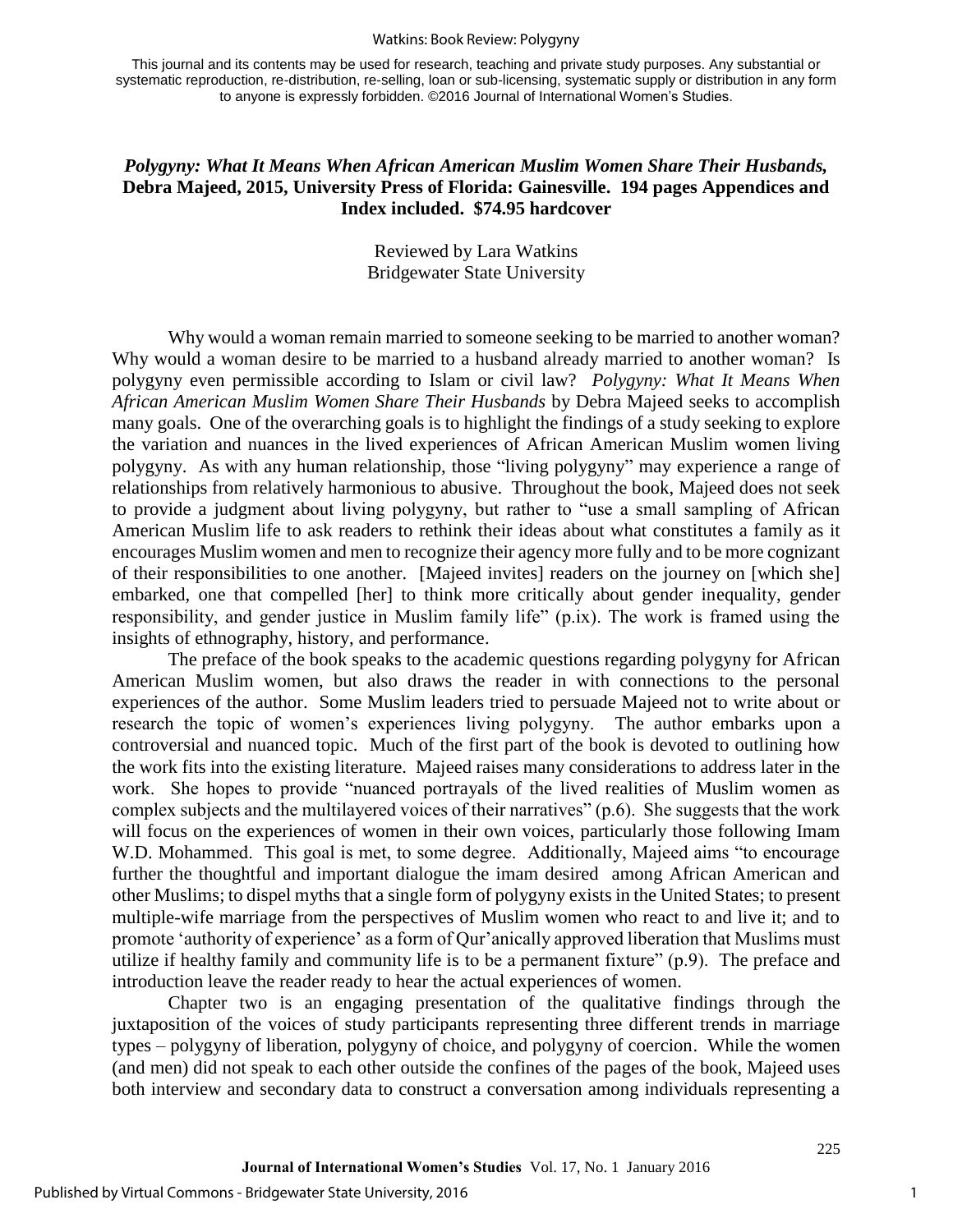range of marriage perspectives. This section of the book allows the varied perspectives of those living polygyny to shine through. If a reader is really looking to find a condensed and engaging place to explore the nuances and range of experiences for African American Muslims living polygyny, then this is the chapter to read. Majeed stresses that the women's experiences demonstrate the need to include "women in decisions about their roles in family life"; this is related to meeting the Qur'anic mandates of fairness and justice for all wives (p.51).

 Chapters three and four speak to the marriage options (religious/civil) available for those seeking marriage. Chapter five outlines the guidelines, as conceptualized by Imam W.D. Mohammed, for men considering polygyny. Throughout, these chapters speak to the religious rationale for and against polygyny as well as the cultural context in the development of polygyny and Islam in the United States and beyond. Some see polygyny as being particularly open for discussion and debate among the followers of Elijah Muhammad and W.D. Mohammed due to their own relationships with multiple women. The type of marriage (religious/civil) entered into sets up the recourse that women have if the marriage dissolves. This recourse may also vary due to the fact that "mosques or local religious communities represent 'semi-autonomous fields' that often generate their own rules" (p.63). A key theme throughout this section is that the details of the marriage terms and conditions are left up to the individual and the individual's faith community.

 The mental well-being of the women and children living polygyny is raised in the second half of the book. This is an interesting element to consider regarding the lives of women living polygyny. A key tenet of those considering polygyny is the ability to provide physically and emotionally for two (or more) sets of women and children (although many women also financially support their families). The idea of mental health really starts to emerge in chapter four, but does not really move into the spotlight until the final chapter. In the final chapter, chapter six, Majeed provides two case studies to begin to demonstrate the range of perspectives that children of polygynous families may hold. Parents were very protective of the implications that their marriages might have on the experience and perceptions of their children. It seems like there is even more to explore regarding the mental health of the women living polygyny than what is detailed in this chapter. Through the afterward, Majeed weaves together the experience of one family with some key recommendations to help ensure that those living polygyny are living faithfully while also maintaining the dignity and respect of all involved.

 As an anthropologist, my personal bias was that I desired a little more detail regarding the lives of the women themselves for chapters three through five. I wanted to hear their voices even more. A few of the chapters did highlight some key experiences of the women living polygyny (particularly two, six, and the afterword); however, some of the chapters (particularly three through five) seemed that they were going to speak to the lived experiences of women, but then focused more on the history of polygyny in Islam, particularly for followers of Elijah Muhammad and W.D. Mohammed. While knowing the wider context of polygyny is significant, it seemed to detract some from the author's intent of highlighting the women's experiences.

 While the reasons some women might desire or even prefer polygyny were raised throughout the book, these points did not seem to be stressed. Majeed notes that some women may desire to live in polygynous marriages as a way of being married, particularly to someone sharing their religion and culture. This is particularly salient for women who may find themselves at the intersections of social identities leading them to the experiences of marginality in the United States. Polygyny may be a cultural solution due to a "…lack of marriageable (single, heterosexual, and available) men, and/or the high number of female-led households, and the continued economic

226